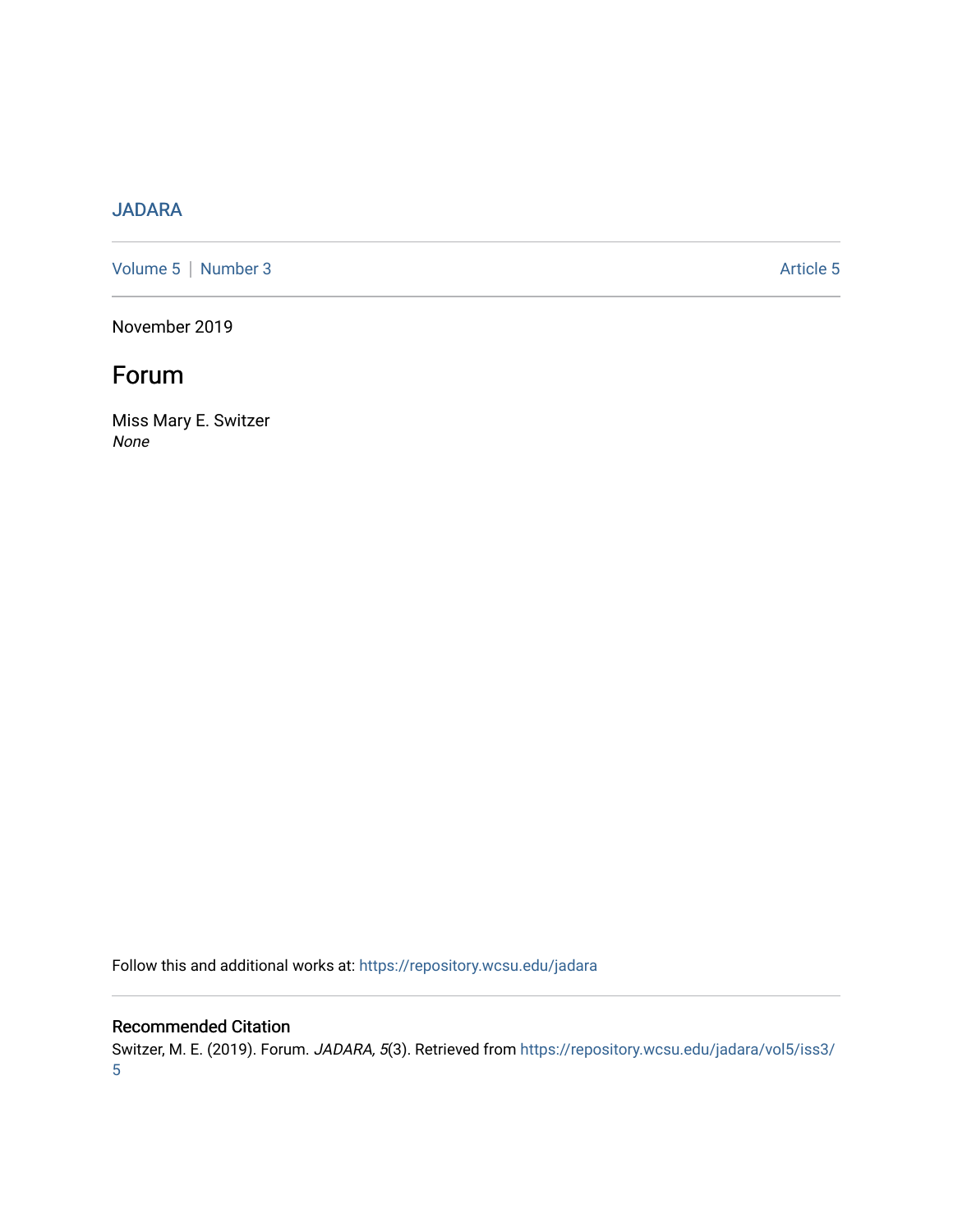Switzer: Forum

# FORUM

#### POWRIE VAUX DOCTOR—MISS MARY E. SWITZER

By now, everyone who is affected, knows that two of the out standing people in the area of service to deaf people have died. For many of us, the death of Powrie Vaux Doctor seems to be much more of a personal loss than the death of Mary E. Switzer because "Doc" had personal contact as a teacher and friend with so many of us. Mary was a friend equal to virtually any other one may think of, when we think of her in terms of what has been made possible through her visionary efforts during her years of service in Vocational Rehabilitation.

During the many years while Mary was "The Administrator" of the Social and Rehabilitation Service (regardless of her official title or the official title of the agency) the problems of deaf people were of particular concern to her. Fortunately, she was more than "concerned," she made it possible for things to happen. It was she who encouraged Boyce R. Williams in Washington to plan for ser vices to deaf people, to instigate research, implement recom mendations for service, and to give, for the first time, official sanction to the "voice of the deaf." Without Mary, there would have continued to be an insensitivity to the needs of deaf people in government rehabilitation service. Her place in history is assured. We can only hope it is recognized and will be continued to be recognized, especially in the history of services for deaf people.

The accomplishments of "Doc" and Mary may seem of a dif ferent order, and perhaps this is true. The impact of each, while of a different nature, is not measurable and may only be measurable long after we, too, have passed from the scene. Our task now, is to recognize and be glad for the fact that these two people had gifts which they shared for the betterment of deaf people. Ours is not to give simple thanks for having had these two, but to express our thanks through what we do in the same vein. "Doc" helped open